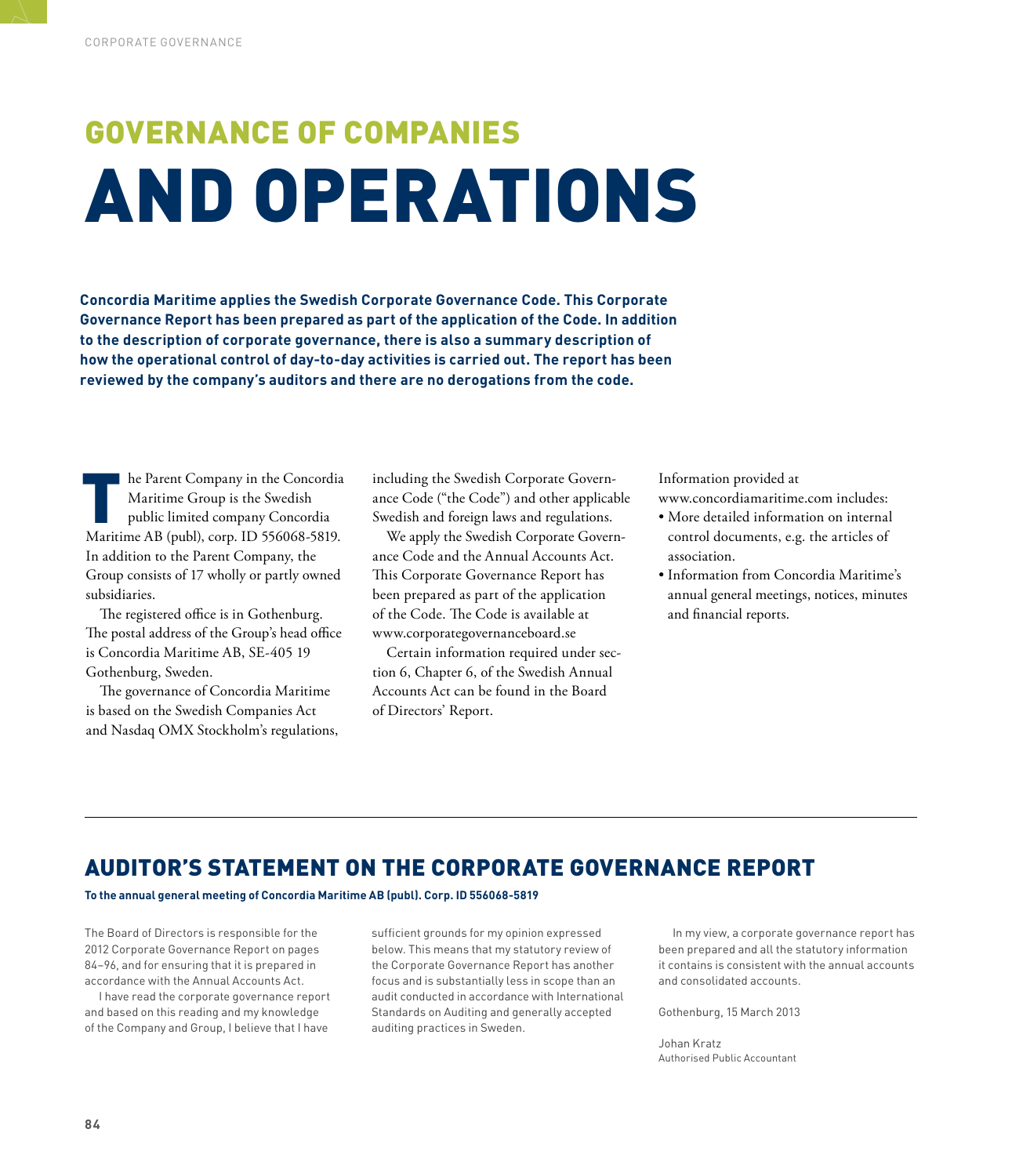### Dear shareholders!

It is Concordia Maritime's intention to always have a corporate governance that is at the forefront of companies listed on the Stockholm OMX in terms of transparency of decisionmaking, responsibility and accountability.

Concordia Maritime's business model is based on the Company taking advantage of the expertise and resources available in the wider system of Stena companies. Of particular importance is Stena Bulk's operational knowledge, Northern Marine Management's ship operation and the development of ship concepts through Stena Teknik.

To ensure that all shareholders' interests are looked after and to guarantee that transactions between the companies are correct, all dealings between Concordia Maritime and Stena companies are regulated by contracts. The contracts are based on transparency and clarity, and are at market conditions. The Board of Directors and the President ensure that the contracts are updated and complied with. In addition, all tanker transactions developed by Stena Bulk are submitted to Concordia Maritime, with an option to participate on equal terms and with the same share as Stena Bulk.

Through good governance and transparency and openness in its agreements with Stena companies, Concordia Maritime has the opportunity to benefit from the resources and expertise that a company of comparable size would not otherwise have. The governance model also protects the integrity of the Company and shareholders and ensures that continuous efforts are in progress to establish the highest standard of corporate governance.

Gothenburg, March 2013

Carl-Johan Hagman Chairman of the Board

CONCORDI

MARITIME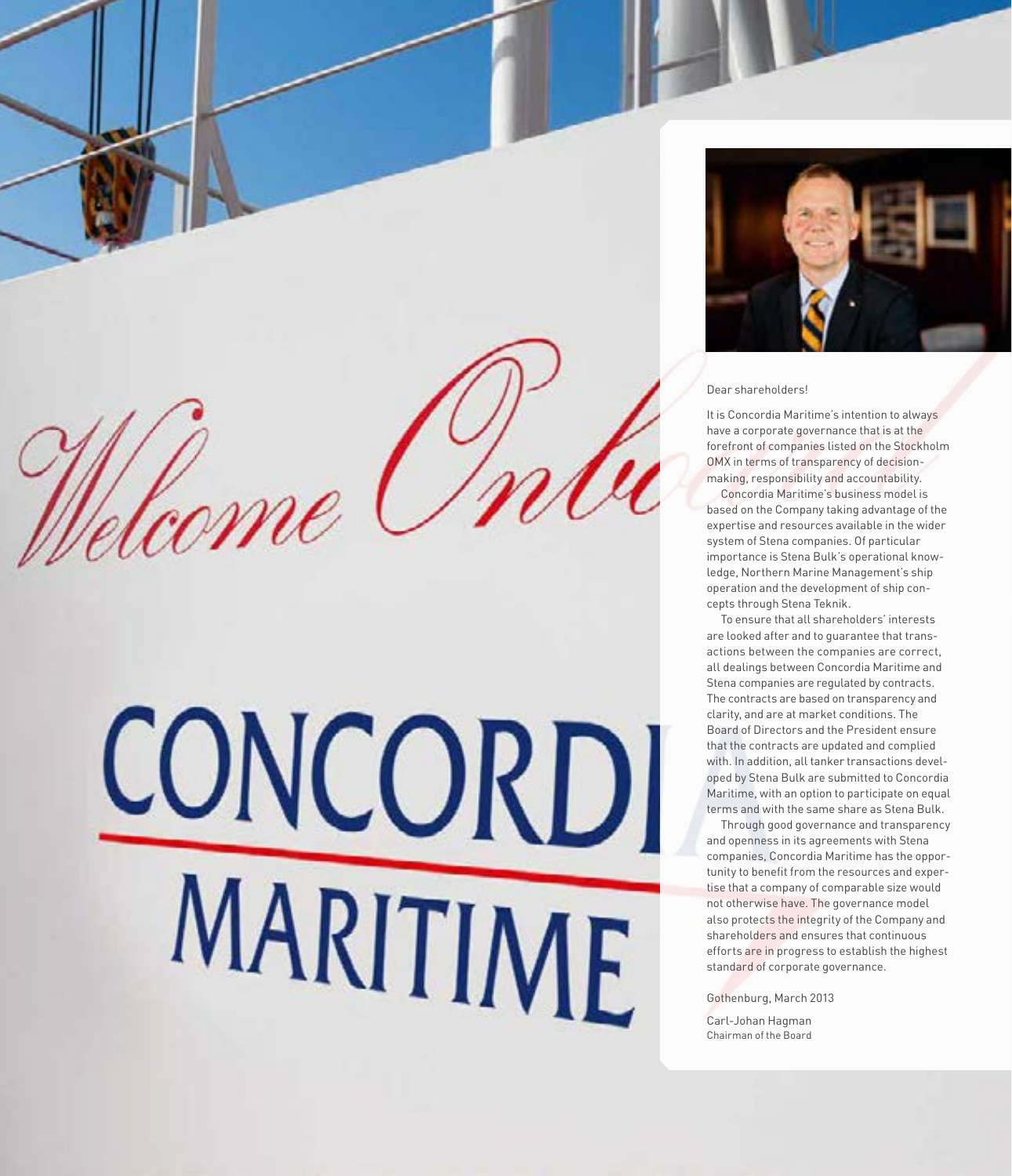# PRINCIPLES OF CORPORATE GOVERNANCE



### **The corporate governance and control of our operations can be described from several perspectives.**

**1** As a public and listed Swedish company, Concordia Maritime is governed by a number of laws and regulations. Among the most important of these are the Swedish Companies Act, the Swedish Annual Accounts Act, International Financial Reporting Standards, Nasdaq OMX Stockholm's listing agreement, rules for issuers and the Swedish Corporate Governance Code.

**2** From an ownership perspective, business operations are governed by a Board of Directors elected by the shareholders. The Board formulates the frameworks for the operations, appoints the President and exercises control over the Company's management. The Board has the services of a shareholder-elected auditor, whose job is to provide audit reports on the annual accounts and consolidated accounts for Concordia Maritime AB (publ) and administration of the Company by the Board and President.

**3** The day-to-day operations are ultimately controlled by the customers' demands for efficiency and reliability. We have chosen a strategy that involves collaboration with a number of subcontractors in areas which include commercial operation and ship management. This collaboration is regulated by both binding agreements and

mutual trust. There is an extensive exchange of information between the parties and here, too, the control and reporting systems are well developed.

**4** In addition to these legal control mechanisms, the business activities are subject to and governed by a number of industry-specific regulations. The most important of these are the UN, EU and US regulations related to shipping and trade in oil and petroleum products, and oil companies' own ship inspections (vetting). There are also regulations related to individual flag states, classification societies and national maritime authorities. All these bodies exercise continuous control of the business down to ship level.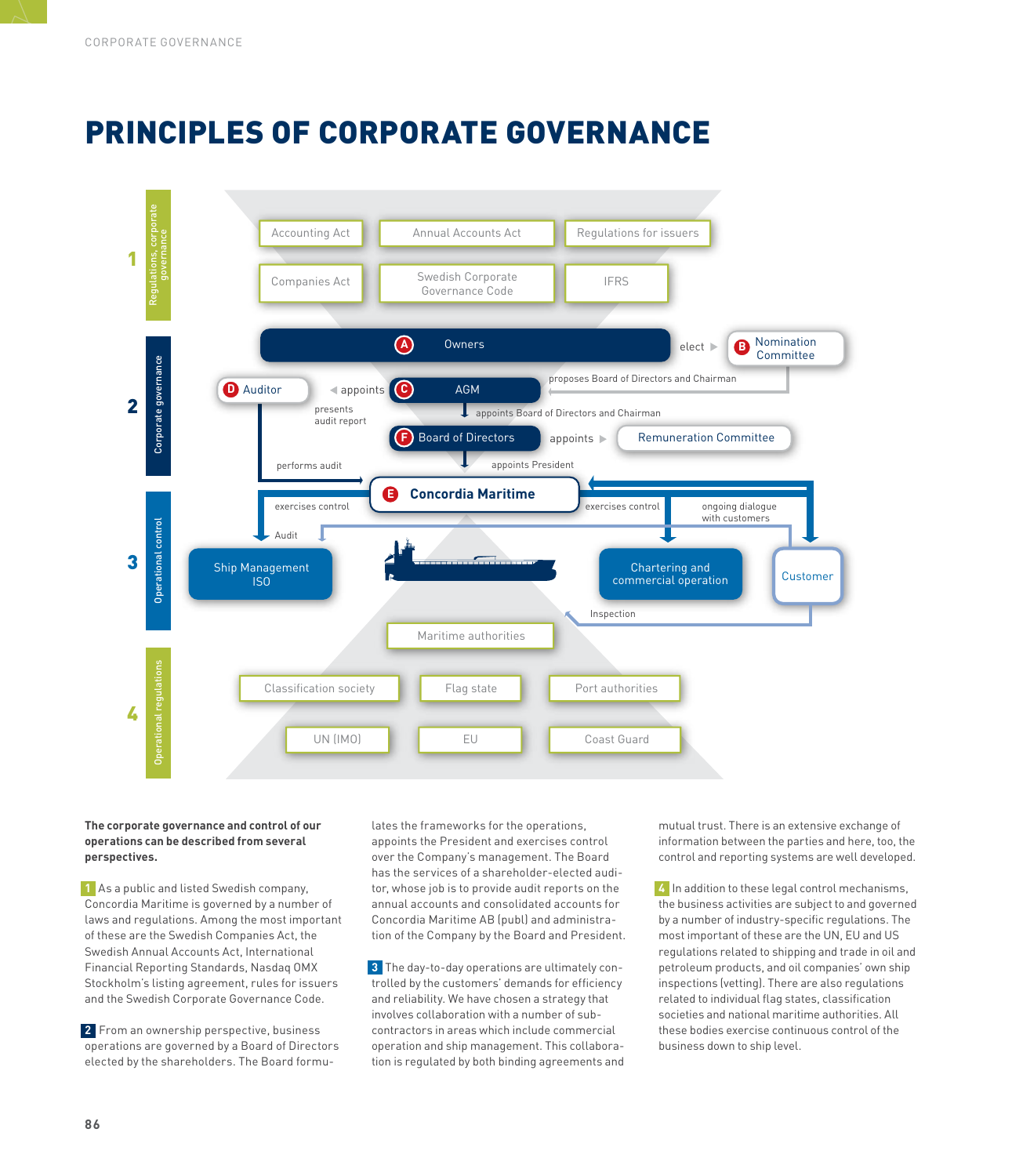# **<sup>A</sup>** VOTING RIGHTS

The share capital consists of class A shares and class B shares. All shares carry equal entitlement to a share of the Company's assets, earnings and dividends. The par value is SEK 10 per share. Class A shares carry ten votes per share and class B shares one vote per share. At the end of the year, all class A shares were controlled by the Stena Sphere. At 31 December 2012, share capital amounted to SEK 1,330.8 million, divided between 47.73 million shares, of which 43.73 million were B shares. The total number of votes was 83.73 million.

### **<sup>C</sup>** SHAREHOLDERS' MEETING

The general meeting of shareholders is the highest decision-making body at Concordia Maritime. Participation in decision-making, requires the shareholder's presence at the meeting, either in person or through a proxy. In addition, shareholders must be registered in their own name in the share register by a specified date prior to the meeting and must provide notice of participation in the manner prescribed.

Resolutions at the meeting are normally adopted on the basis of a simple majority. However, for certain matters, the Swedish Companies Act stipulates that resolutions must be approved by a larger proportion of the votes cast and shares represented at the meeting.

The Annual General Meeting is held in the Gothenburg region in the second quarter of each year. The meeting decides on matters concerning adoption of the annual report, dividends, remuneration of the Board and auditors, election of Board members and, when necessary, auditors, guidelines on remuneration of Group management as well as other important business. Individual shareholders wishing to have business considered at the AGM can normally request this, in good time before the meeting, via arsstamma@concordiamaritime.com.

An extraordinary general meeting may be held if the Board considers this necessary or if the Company's auditors or shareholders owning at least 10 percent of the shares so request.

# **B** NOMINATION PROCESS

The nomination process for the election of Board members includes appointing a nomination committee consisting of three members. The members shall comprise the Deputy Chairman and one representative from each of the two largest shareholders (in terms of voting power), should they wish to serve on the committee.

The composition of the nomination committee is based on shareholder statistics as on the last banking day of August in the year prior to the meeting. The names of representatives on the nomination committee and the shareholders they represent shall be announced on the website immediately after their appointment, but no later than six months before the Annual General Meeting.

If the structure of major shareholders should change during the nomination process, the composition of the nomination committee may be changed to reflect this.

Shareholders wishing to submit proposals to the nomination committee do so via arsstamma@concordiamaritime.com.

The guidelines issued to the largest owners regarding their choice of representatives state that the individual in question must have knowledge and experience relevant to Concordia Maritime. The rules on the independence of board members contained in the Swedish Corporate Governance Code are observed.

The nomination committee's tasks include submitting proposals to the next AGM concerning the following areas:

- Chairman of the meeting
- Board members
- Chairman of the Board
- Remuneration of each Board member
- Remuneration for committee work
- Nomination committee for the following year

The nomination committee's proposals and a report on its own work shall be published no later than the date of the notice convening the meeting. Shareholders are given the opportunity to submit nomination proposals to the nomination committee.

### **<sup>D</sup>** AUDITOR

The auditor provides an audit report on the annual accounts and consolidated accounts for Concordia Maritime AB (publ), the administration of the Board and the President and the annual accounts for other subsidiaries.

The audit is conducted in accordance with the Swedish Companies Act and International Standards on Auditing (ISAs) issued by the International Federation of Accountants (IFAC). The auditing of annual financial statements for legal entities outside Sweden is conducted in accordance with laws and other regulations in each

country and in accordance with IFAC's generally accepted auditing standards on providing audit reports for legal entities.

An auditor is proposed by the nomination committee and elected by the AGM for a period of one year. At the 2012 AGM Johan Kratz, KPMG, was elected as the Company's external auditor until the 2013 AGM.

The auditor's fees are charged on a current account basis. In 2012, KPMG received fees totalling SEK 1.4 million.

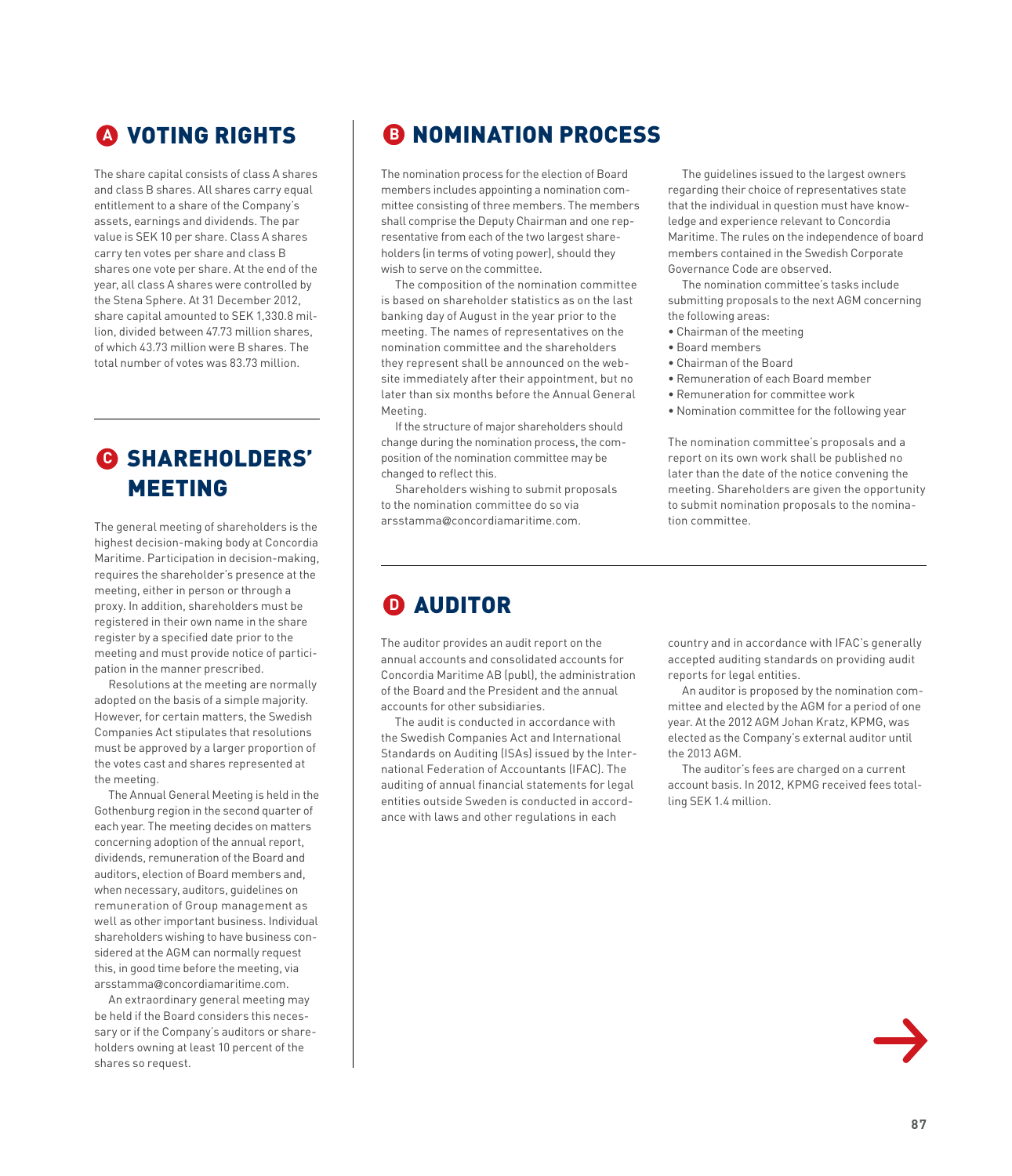

### **Management and corporate structure**

**CROUP**<br>
Management and corporate structure<br>The Group comprises the Parent Company<br>
Concordia Maritime AB (publ) and a numbe<br>
Group companies, which ultimately report<br>
President. The Parent Company's own orga<br>
President. T The Group comprises the Parent Company Concordia Maritime AB (publ) and a number of Group companies, which ultimately report to the President. The Parent Company's own organisa tion consists solely of senior management. Other functions are purchased. At the end of 2012, the total number of employees in the Group was 427, 421 of whom were seagoing.

### **President and Group management**

In addition to the President, Group management consists of the CFO, the technical manager and general managers of the subsidiaries. The Presi dent is appointed by and receives instructions from the Board.

The President is responsible for the day-today management of the Company in accordance with the Board's guidelines and instructions. The President also produces information and decision-support material prior to Board meet ings and attends the meetings in a reporting capacity.

The President is also responsible for commu nication and quality assurance of contact with the Company's cooperation partners.

### **Remuneration of Group management**

We endeavour to offer total remuneration that is both fair and competitive. All employees receive remuneration in the form of fixed salary and the opportunity to earn a bonus. Guidelines on remu neration of Group management are adopted by the annual general meeting.

Remuneration of the President is thereafter determined by the remuneration committee. Remuneration of other senior executives is prepared and decided on by the President. For further information on remuneration, longterm incentive programs and pension plans, see Note 4 in the financial report.

### **E** BOARD OF DIRECTORS

### **Tasks of the Board**

The Board's main task is to manage the Group's affairs in a manner that creates the optimum conditions for a good long-term return on capital. The Board's work is mainly regulated by the Swedish Companies Act, the Company's articles of association, the Code and the rules of proce -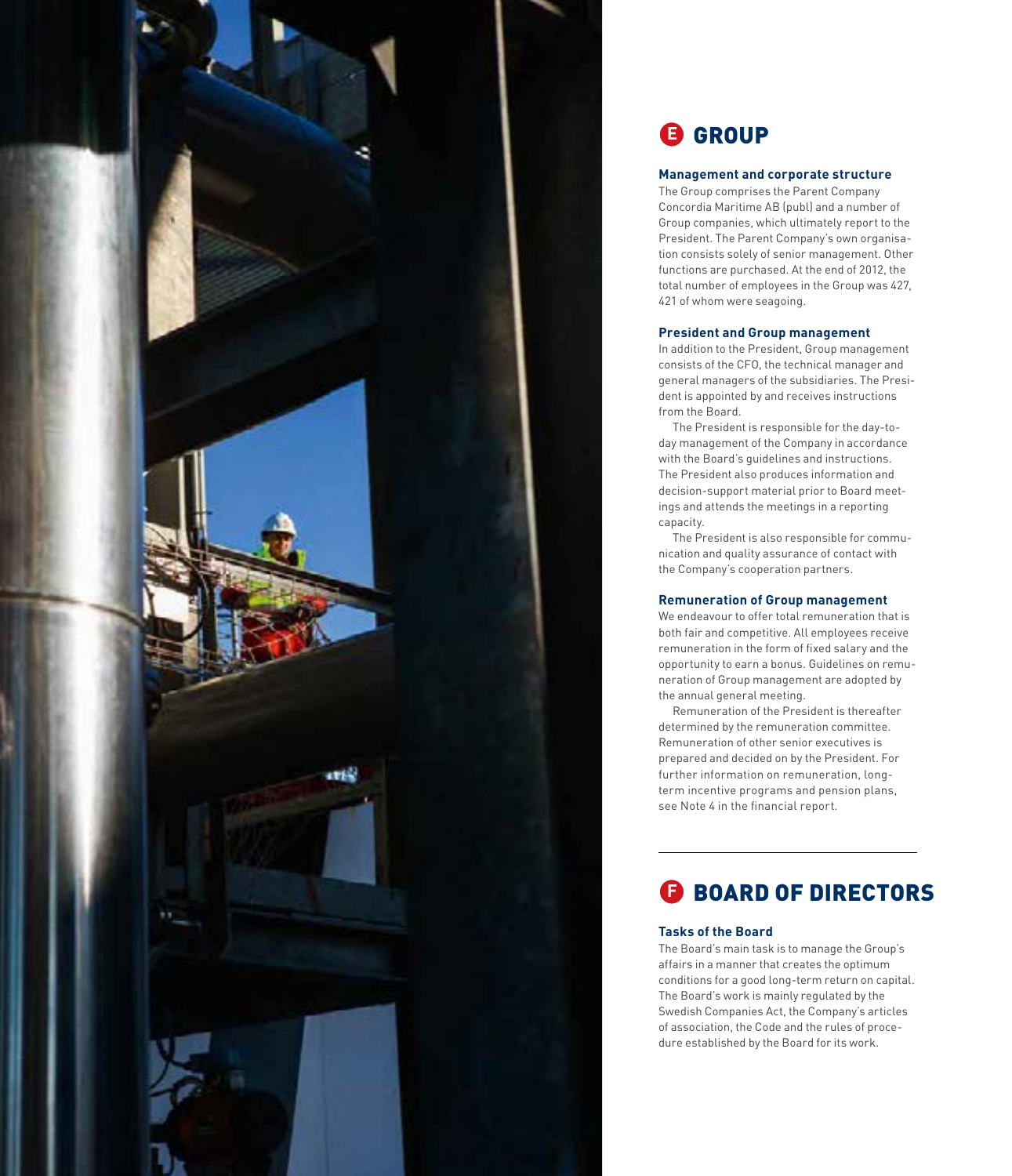The Board makes decisions on matters concerning the Group's overall objectives, strategic direction and major policies, as well as important issues related to financing, investments, acquisitions and disposals. The Board monitors and deals with follow-up and control of the activities of the Group, the Group's communication and organisational matters, including evaluation of operational management. The Board's responsibility includes appointing and, where appropriate, dismissing the Company's President. The Board also has overall responsibility for establishing effective systems for internal control and risk management.

### **Rules of procedure and Board meetings**

Every year, the Board adopts rules of procedure for its work. These rules of procedure are revised as needed. The rules of procedure contain a description of the Chairman's special role and tasks, and the areas of responsibility for the committees appointed by the Board. According to the rules of procedure, the Chairman shall ensure that the Board's work is carried out efficiently and that the Board performs its tasks. The Chairman shall also organise and distribute the Board's work, ensure that the Board's decisions are implemented effectively and that the Board makes an annual evaluation of its own work. The rules of procedure also contain detailed instructions to the President and other corporate functions about which matters require the Board's approval. In particular, the instructions specify the maximum amounts that different decision-making bodies within the Group are authorised to approve with regard to credit, investments and other expenditure.

The rules of procedure stipulate that the statutory Board meeting shall be held immediately after the AGM. Decisions at this meeting include the election of the Deputy Chairman and who shall have signatory power for Concordia Maritime. In addition to the statutory meeting, the Board normally holds six regular meetings during the year. Four of these meetings are held in conjunction with the publication of the Group's annual and interim reports. The meetings are usually held in Gothenburg. Additional meetings, including conference calls, are held as required.

### **Quality assurance in financial reporting**

Concordia Maritime is a company with a limited number of customers and a limited number of employees. The Company does not have a specific function for internal controls as there are relatively few transactions on an annual basis. The

small number of transactions also makes financial reporting in the Company relatively easy to verify.

The President is ultimately responsible for ensuring the satisfactory functioning of internal controls. However, day-to-day work is delegated to the business administration and finance function.

The rules of procedure established by the Board each year include detailed instructions on which financial reports and other financial information is to be submitted to the Board. In addition to interim and annual reports, other financial information relating to the Company and its activities is also examined and evaluated on an ongoing basis.

### **Control environment**

The core of the internal control over financial reporting is based on the Group's directives, guidelines and instructions, and on the structure of responsibility and authority that has been adapted to the Group's organisation in order to create and maintain a satisfactory control environment.

The principles for internal controls and the directives and guidelines for financial reporting are collected in the Group's financial policy.

A fundamental component of our control environment is the corporate culture that is established in the Group and in which managers and employees operate. We work actively on communication and education with regard to the values described in an internal joint document which binds together all business areas and is an important part of the common culture.

### **Risk assessment**

Risks associated with financial reporting are evaluated and monitored by the Board as a whole. There is no separate audit committee; instead, audit matters are dealt with by the entire Board. Prior to examining interim and annual reports, Board members have access to relevant documentation well in advance of publication and the Board meeting preceding publication. The reports are then discussed in detail at the Board meeting. The CFO acts as rapporteur of the Group's results and financial position at the Board meeting and is, of course, available for any questions in the days before the meeting.

The Board also reviews the most important accounting principles applied in the Group with respect to financial reporting, as well as significant changes to these principles. The external auditors report to the Board as necessary and at least once a year.

#### **Financial reporting and disclosures**

Concordia Maritime's procedures and systems for external communication are aimed at providing the market with relevant, reliable, accurate and timely information on the Group's development and financial position. We have an information policy that meets the requirements for a listed company. Financial information is provided regularly in the form of:

- Interim reports
- Annual reports
- Press releases on news that could affect the share price
- Quarterly presentations in the form of videos etc. on the Company website
- High availability to all stakeholders via telephone etc.
- Meetings with financial analysts and investors
- All reports and press releases are published on the Company website www.concordiamaritime.com

#### **Evaluation of the Board's work**

Under the leadership of the Deputy Chairman, the Board conducts an annual evaluation of its work. The evaluation covers working methods, the working climate, the direction of the Board's work and access to and the need for special competence on the Board. The evaluation is used as an aid in developing the work of the Board and also acts as support for the nomination committee's work.

### **Remuneration committee**

The Board has a remuneration committee, the main task of which is to propose principles for remuneration of members of Group management. The committee makes proposals on remuneration guidelines relating to:

- Targets and rationale for calculating variable pay
- The relationship between fixed and variable pay
- Changes in fixed or variable pay
- Criteria for evaluation of variable pay, long-term incentives, pensions and other benefits

The Committee also decides on salary and other terms of employment for the President. The committee consists of the Chairman and Deputy Chairman of the Board. The Committee met on two occasions in 2012.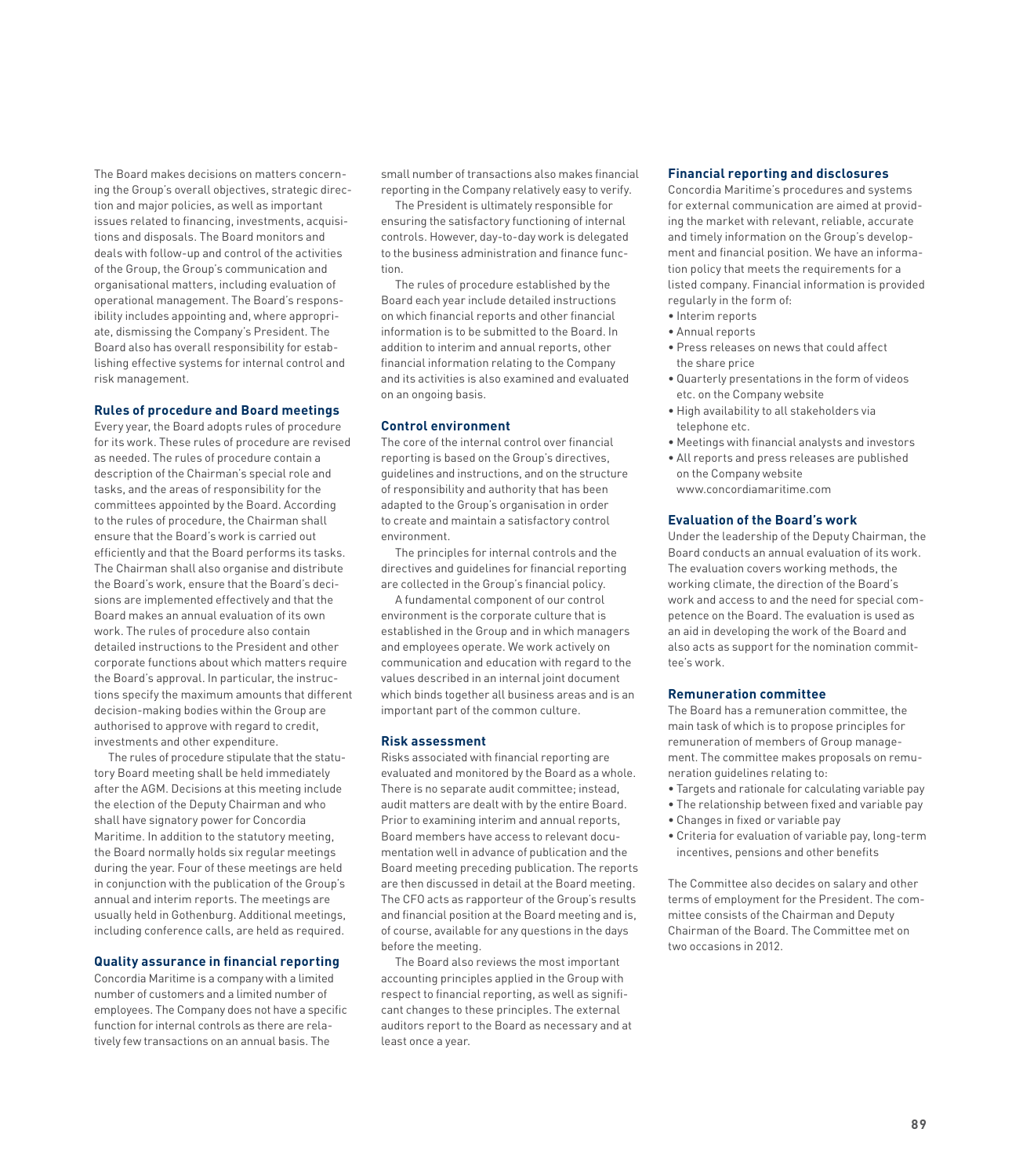# CORPORATE GOVERNANCE IN 2012

### THE WORK OF THE BOARD DURING THE YEAR

The Board held six ordinary meetings and two extra meetings during the year. All meetings except one were held in the Gothenburg area. At ordinary Board meetings, the CFO acts as rapporteur and gives an account of the Group's results and financial position, including the prospects for the following quarters. The Board meetings also deal with investments, the establishment of new operations, and acquisitions and disposals. The company's auditor attended the meeting in February 2012, at which the year-end accounts for 2011 were approved. All the meetings during the year followed an approved agenda. The agenda and documentation for each agenda item were sent

to Board members before the meetings. Karl-Magnus Sjölin, the CFO at Stena Sessan, was the secretary at all the Board meetings. Significant matters during the year included strategy, market assessments and financial risks.

### **Independence**

The Board of Directors is considered to be in compliance with the Stock Exchange's regulations and the Code's requirements regarding independence. Prior to the 2012 Annual General Meeting, all meeting-elected Board members apart from the members Dan Sten Olsson and Stefan Brocker have been assessed by the nomination com-

mittee as independent of both the major owners of the Company and its executive management. Carl-Johan Hagman is not considered to be independent of Concordia Maritime's major owners, as he has a managerial function in Stena Sphere. Dan Sten Olsson is not considered to be independent of Concordia Maritime's major owners, as he is, among other things, the principal owner of Stena Sessan Rederi AB, which owns approx. 52 percent of the capital and 73 percent of the total voting power. Stefan Brocker is not considered to be independent as he is a partner and an employee of a company that conducts business with the company and its principal owner.

### NOMINATION COMMITTEE

The nomination committee for the period up to the 2013 meeting consisted of Carl Mikael von Mentzer (Deputy Chairman, Concordia Maritime), Karl-Magnus Sjölin (Stena Sessan AB) and Arne Lööw (Fjärde AP-fonden). The committee represented 76 percent of the shareholders' votes. The composition of the nomination committee was announced on Concordia Maritime's website on 2 October 2012. In 2012, the nomination committee had one meeting and a number of contacts over the telephone.

### ANNUAL GENERAL MEETING

The Annual General Meeting was held on 26 April 2012. The meeting was attended by 95 shareholders, in person or through a proxy, representing 76 percent of the votes. All meeting-elected Board members were present. Also present were the Company's auditor and members of the nomination committee.

The meeting's main decisions were as follows:

- Adoption of the Board's proposal for payment of a dividend of SEK 1.00 per share for 2011.
- Board members Dan Sten Olsson, Carl Mikael von Mentzer, Mats Jansson, Morten Chr. Mo and Stefan Brocker were re-elected (with Jörgen Lorén, employee representative, Jens Ole Hansen, employee representative, and Göran Dahlman, deputy). Carl-Johan Hagman and Michael G:son Löw were elected new Board members.
- Carl-Johan Hagman was elected the new Chairman of the Board.
- Payment of annual fees to the Board of Directors (excluding travel expenses) were set at SEK 1,925,000, distributed as follows: SEK 400,000 each to the Chairman and Deputy Chairman and SEK 225,000 to each of the other Board members who are not employees of the Group. The meeting also adopted auditors' remuneration for reasonable costs, to be paid against invoice based on actual time spent on carrying out their assignments.
- Principles for remuneration and terms of employment for the President and other senior executives.
- Procedures for the appointment of the nomination committee and its work.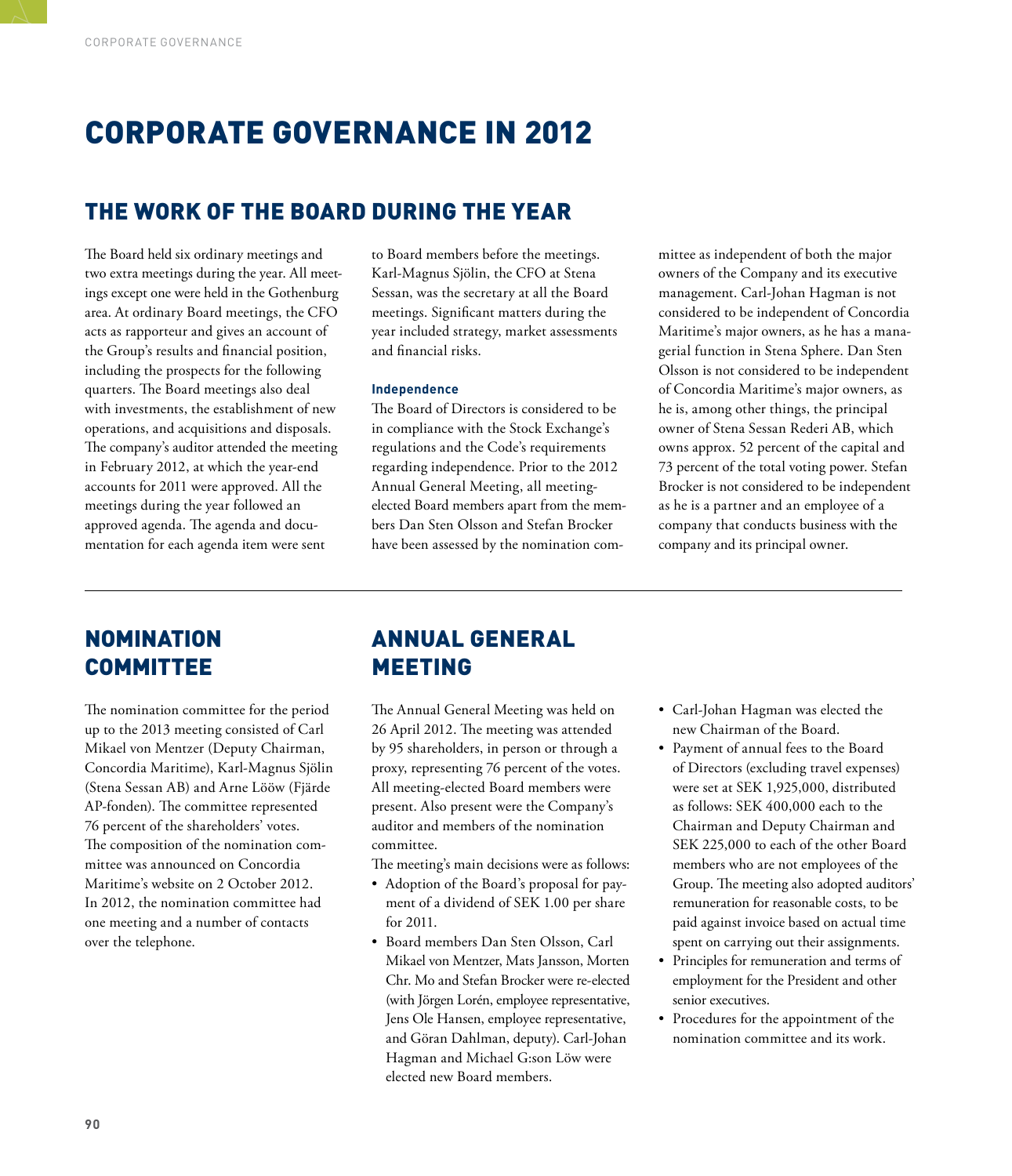# BOARD MEETINGS 2012

Ń

11 December Budget

 $\overline{\mathbf{V}}$ 

7 November Interim report

22 February Year-end report

 $|\ddot{o}|$ 

26 april Interim report Statutory Board meeting

**91**

13 september Consideration of business proposals

> 15 August Six-monthly report

> > 14 June

 $\overline{\mathbf{S}}$ 

Consideration of business proposals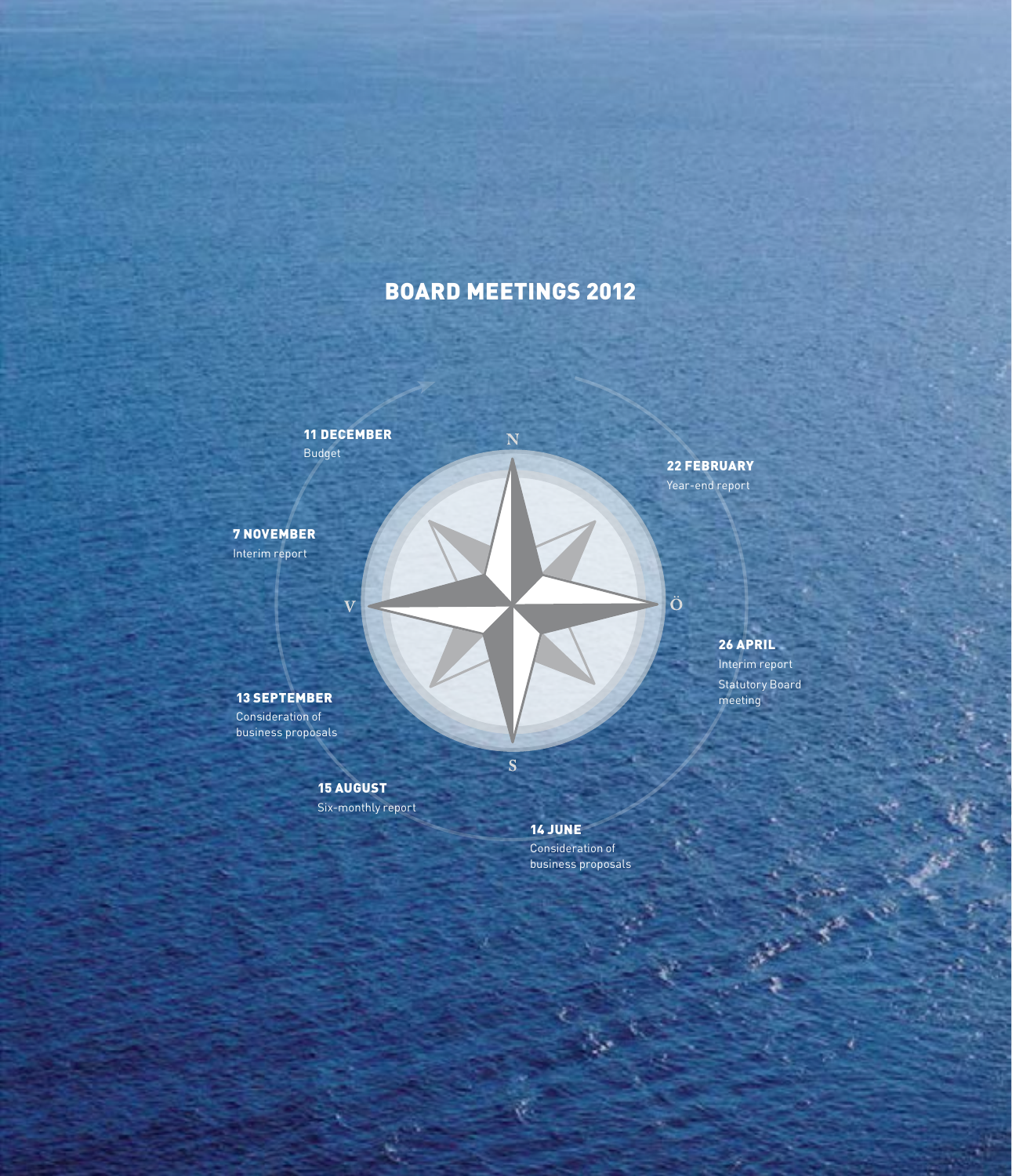# OPERATIONAL CONTROL IN 2012

A large part of the day-to-day operational work in the form of chartering and manning is purchased from external suppliers, primarily Stena Bulk, Stena Weco and Northern Marine Management (NMM). Stena Bulk and Stena Weco are responsible for chartering and operation of our ships, while NMM is responsible for manning, ship management and day-to-day maintenance.

From a control perspective, our main task is to monitor and evaluate whether the contracts entered into are performed as agreed.

There is close, virtually daily, contact with Stena Bulk, Stena Weco and NMM, and a formal report is made every quarter. At the end of each year, a larger-scale follow-up and evaluation of the collaboration is carried out.

### **Chartering and operations**

The collaboration with Stena Bulk and Stena Weco with regard to chartering

and operations is based on an agreement between the companies which is followed up and evaluated annually. Read more about the agreement in note 23.

Stena Bulk and Stena Weco are responsible for the day-to-day operation of the vessels, maintaining contact with customers, and acting as an intermediary in connection with different types of controls and inspections. Reporting is formalised and the most important elements are regular reports on income, the outcome of profit-sharing clauses and cost control.

### **Manning, management and regular maintenance**

The collaboration with NMM encompasses services related to manning, management and regular maintenance. NMM is also responsible for contacts with the classification societies in the context of their inspections.

This collaboration is also followed up and evaluated on an annual basis. The evaluation includes monitoring of the budget and the fulfilment of defined goals.

### **Control and inspection of vessels**

Shipping in general and tanker shipping in particular are associated with an extensive system of regulations. In addition to the owner's own inspections, several inspections are carried out annually by various stakeholders: customers, classification societies, port authorities and flag states. These inspections are largely similar to each other; the vessels undergo operational, technical, mechanical and checks. Some of the inspections are planned, while others are carried out without prior notice. Results are reported to the authorities concerned, the owner and, in some cases, also to the customer.

### COMPREHENSIVE INSPECTIONS – EXTERNAL AND INTERNAL

### **Flag State Control**

All ships must be registered in a specific nation. The owner of the ship undertakes thereby to comply with the laws and regulations laid down by the nation in question. Flag State Control ensures a ship complies with applicable laws and regulations.

### **Port State Control**

Port State Control is the inspection of foreign ships calling at a nation's ports. The purpose is to check that the ships comply with requirements, that the crew has the right competence, and that international regulations (SOLAS, MARPOL and STCW) are adhered to.

### **Classification Society inspections**

The Classification Society's inspections are conducted annually or following repairs/modifications. Additionally, a more comprehensive inspection is carried out every fifth year when the ship is dry-docked. Special emphasis is given to examining e.g. materials in the hull and machinery, maintenance procedures and quality level of the work done at the shipyard.

#### **Vetting – the customer's own inspection**

Vetting is carried out by the customer or inspectors designated by the customer. The owner invites the customer to carry out an inspection, which is always done in connection with discharging. The inspections are very comprehensive. They are based on a standardised form and the results are shared between the oil companies via databases. In the event of more serious deficiencies, the customer can choose

to put the contract on hold until the deficiencies have been corrected and new vetting has been carried out. The system allows oil companies to continuously check whether the vessels satisfy their internal criteria, without having to inspect the vessels themselves.

### **The owner's own inspections**

NMM conducts regular scheduled, comprehensive inspections to check the conditions on board and the state of the vessel. These are documented in quarterly reports and a monthly report of vetting inspections on board Concordia Maritime's vessels is also compiled.

Concordia Maritime holds meetings with NMM every quarter, at which all the vessels in the fleet are reviewed. The meetings deal with everything from freight rates, operation and drydock to work in the area of health, safety and environment.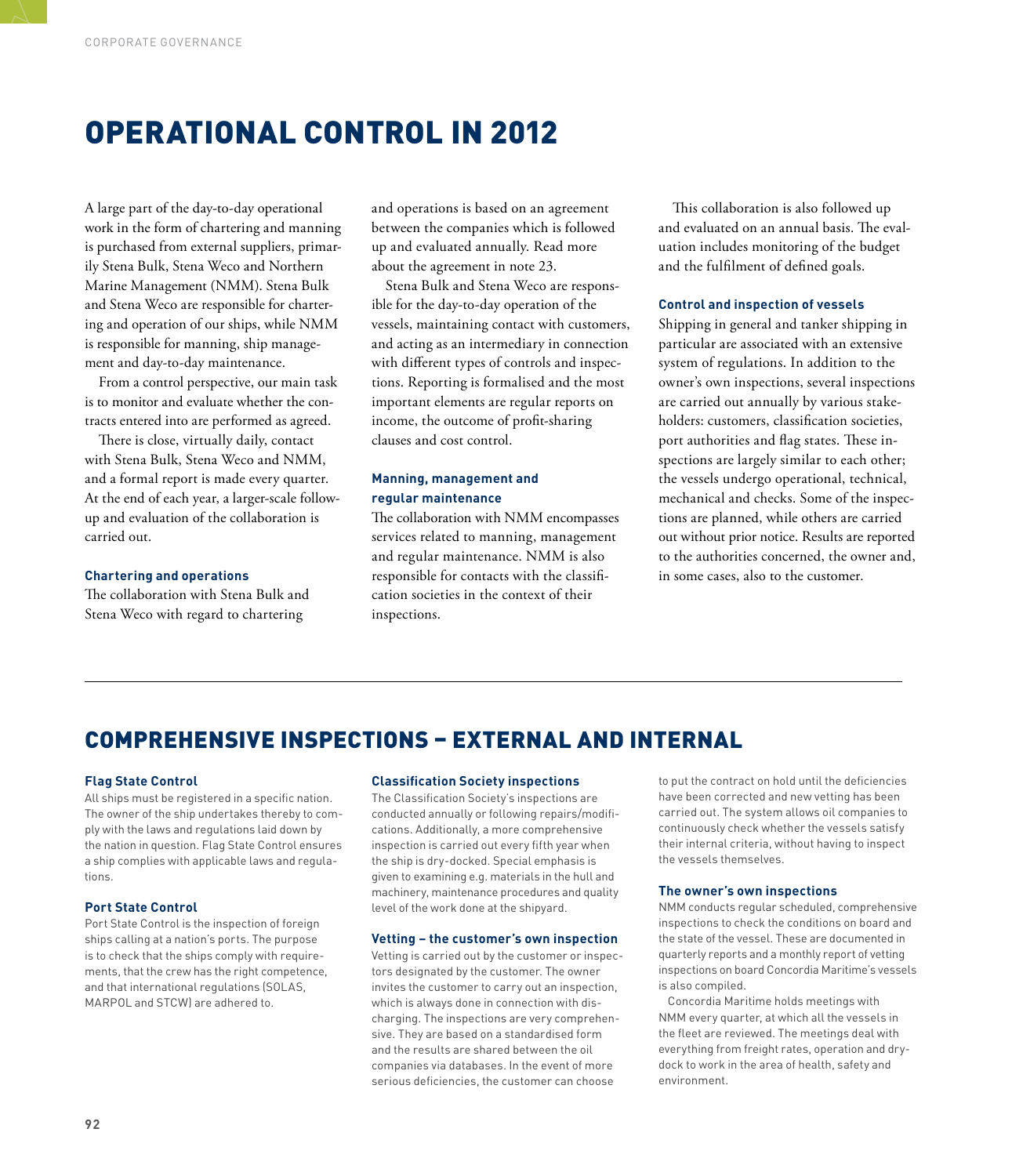# A year with Stena Provence

N

S

### 22 December

Vetting, Statoil, Sao Luiz, Brazil

 $\overline{\mathbf{V}}$ 

### 20 November

Annual intern audit, Saint Croix, American Virgin Islands

### 13 november

Quarterly meeting/ fleet review, Concordia Maritime and NMM

### 6 October

Planned visit and inspection, NMM

### 8 August

Quarterly meeting/ fleet review, Concordia Maritime and NMM

### 26 July Vetting, Chevron, Guayanilla, Puerto Rico

22 January Planned visit and inspection, NMM

Ö

### 23 January

Port State Control, Naples, Italy

### 7 February

Fleet and Commercial Manager, inspection voyage from Rotterdam, Netherlands, to Borgå, Finland

8 February Vetting, BP, Rotterdam, Netherlands

17 March Port State Control, Corpus Christi, USA

19 april Quarterly meeting/ fleet review, Concordia Maritime and NMM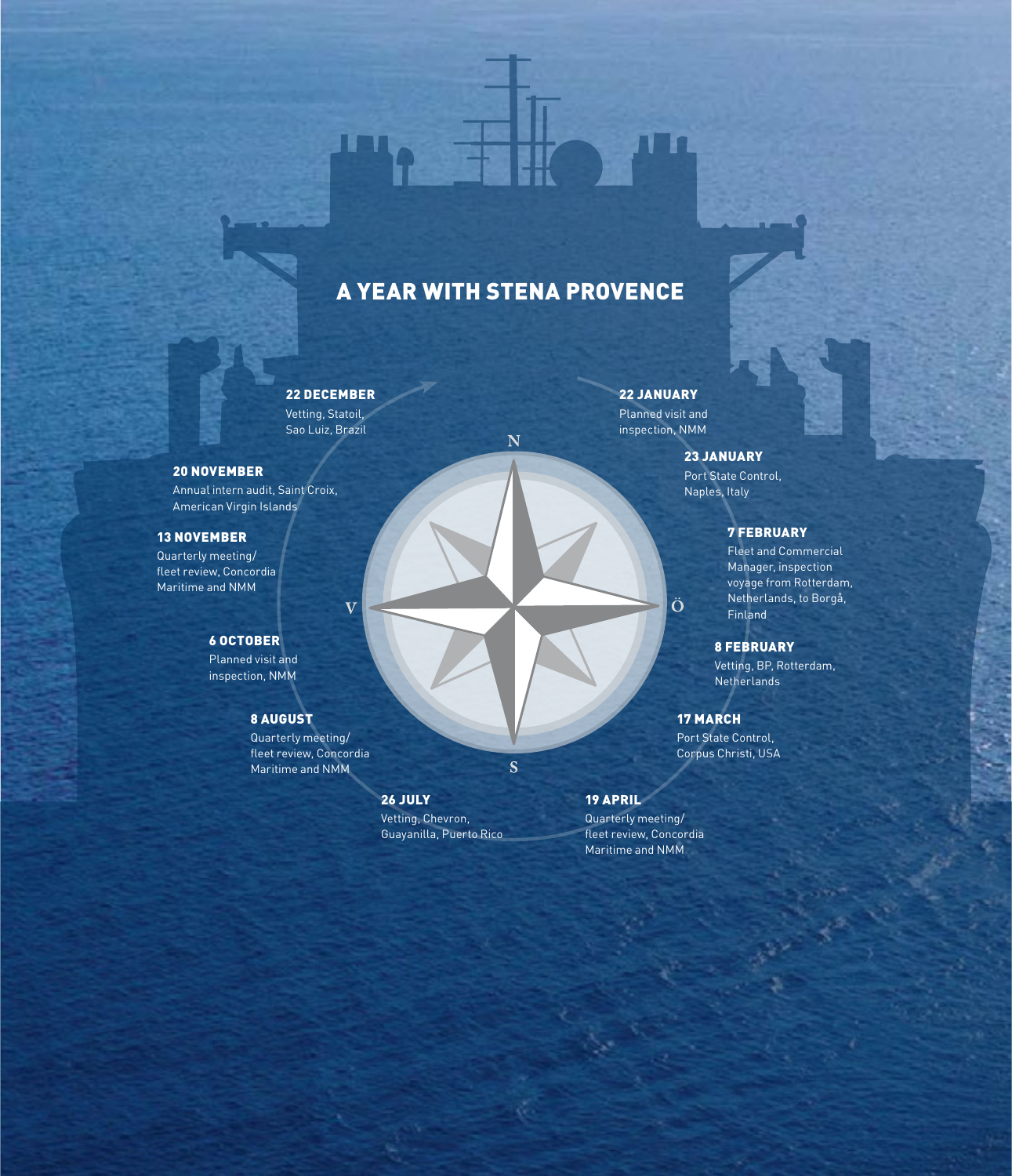# BOARD of directors



#### **Carl-Johan Hagman**

Board member since 2012. Chairman. LL.M.

**Background** Former CEO of Walleniusrederierna, Stockholm, Eukor Car Carriers, Seoul, Rederi AB Transatlantic, Skärhamn and Höegh Autoliners AS, Oslo.

**Other current assignments** President & CEO Shipping, Drilling and Ferries, Stena AB. CEO Stena Line.

**Special expertise**Has extensive experience in shipping, maritime lawyer, naval officer and 20 years of Asia experience.

**Shares held in Concordia Maritime** 0



**Carl Mikael von Mentzer** 

Board member since 1998. Deputy Chairman. M.Pol.Sc.

**Background** Former Managing Director Offshore Accommodation Group Ltd., Aberdeen, Safe Partners AB, Gothenburg and Götaverken Arendal AB, Gothenburg.

**Other current assignments** Board member of Teekay Offshore Partners L.P., Bermuda.

**Special expertise** Has worked in shipping and offshore for nearly 40 years in Scandinavia, the UK and the US. Has good knowledge of the oil industry. **Shares held in Concordia Maritime** 50,000 B shares



#### **Stefan Brocker**

Board member since 2007. LLB.

**Background** Partner and former Managing Partner, Mannheimer Swartling Advokatbyrå AB.

**Other current assignments** Chairman of Mannheimer Swartling's Shipping Group, Board Member of the European Maritime Lawyers Organisation, Honorary Consul of Greece.

**Special expertise** Shipping law. Has worked as a lawyer in shipping and offshore for almost 20 years.

**Shares held in Concordia Maritime** 0



#### **Michael G:son Löw**

Board member since 2012. M.Sc. (Econ), Reserve Officer. **Background**Former President and CEO of Preem AB, and a number of senior positions at Conoco Inc. in the Nordic region and internationally.

**Other current assignments** Board Member Preem AB, Boliden AB, Stena LNG Plc, Norstel AB, Sv. Näringsliv, Vice Chairman Ind/Chem and Swed/Russ Ch. of Commerce. Member of the Board the Royal Academy of Sciences, Chalmers Advisory Committee, Sv. EnergiEk. Förening and Network for Oil & Gas.

**Special expertise** Brings expertise in energy/ refining/trading/shipping and financial issues.

**Shares held in Concordia Maritime** 0



**Morten Chr. Mo**

Board member since 2000. Certified economist BI (Oslo) and IMDE (PED), Lausanne.

**Background** Director/Chairman Quillfeldt Rönneberg & Co, Leif Höegh & Co AS, Hator Management AS, President Stemoco Shipping AS and Lorentzen & Stemoco AS.

**Other current assignments** Chairman Hadeland Rigerike Reiseliv. Board Member Cell-Vision AS, Bass Pte Ltd. and Hadeland Maskin AS.

**Special expertise** Background as shipbroker, owner and partner of different shipping companies and active/investors in start-up companies in Norway.

**Shares held in Concordia Maritime** 0



#### **Dan Sten Olsson**

Board Member since 1984, former Chairman. MBA. **Other current assignments**Chairman of Stena Line Holding BV, Stena Metall AB, Stena Sessan AB. Deputy Chairman of the Swedish Shipowners' Association.

**Special expertise**Extensive knowledge in shipping. **Shares held in Concordia Maritime**Via companies.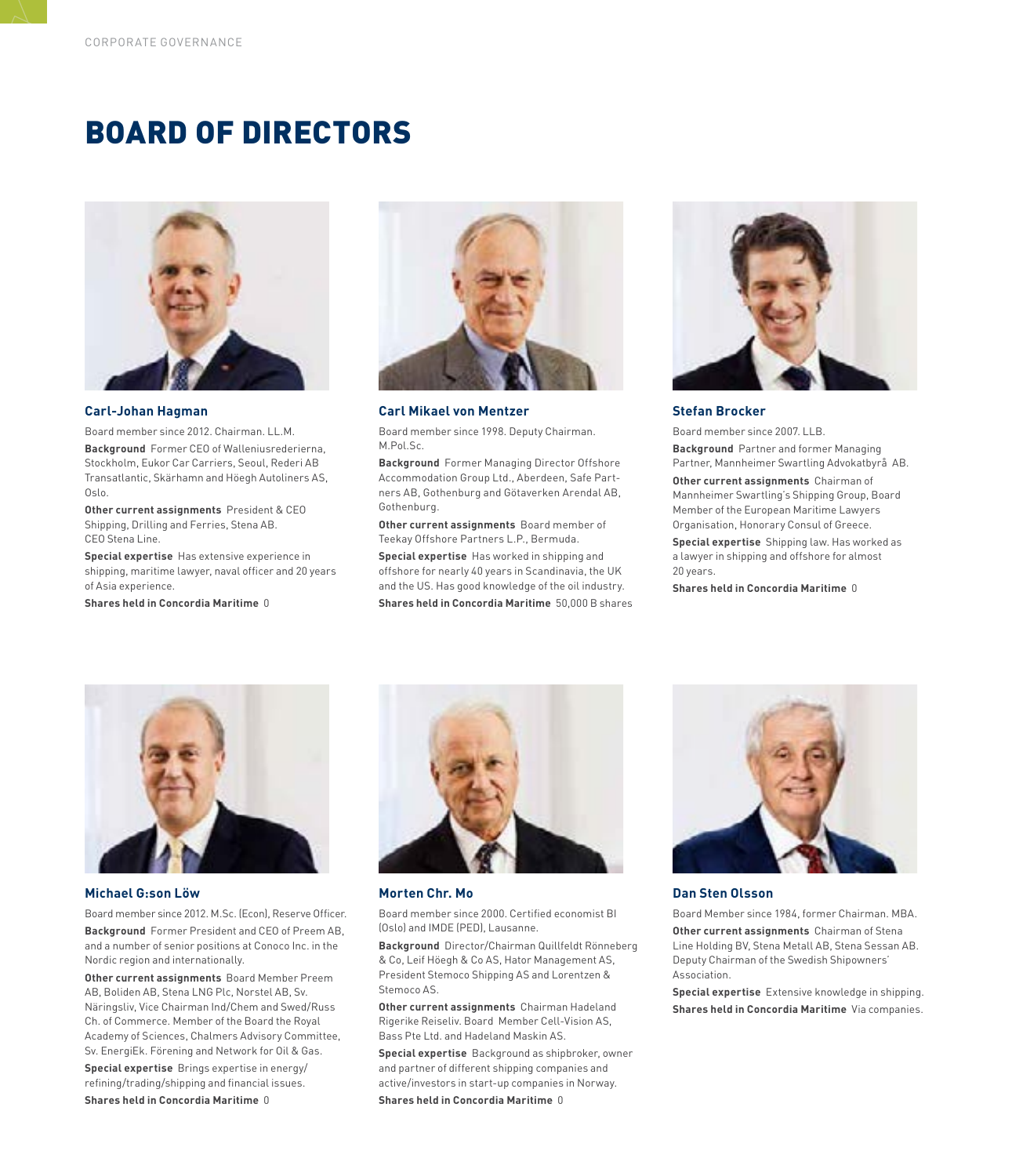

#### **Mats Jansson**

Board member since 2005. B.A.

**Background** Former CEO Argonaut and NYKCool AB. **Other current assignments** Board member MGA

Holding, Petrogrand AB and Chinsay AB. **Special expertise** Has history in tankers and entire

working life in shipping. Possess good knowledge and extensive experience in the financial aspects of shipping.

**Shares held in Concordia Maritime** 0

### BOARD ATTENDANCE AND REMUNERATION

|                                       | Independent <sup>3)</sup> | Total fees, SEK <sup>41</sup> | Attendance |
|---------------------------------------|---------------------------|-------------------------------|------------|
| Carl-Johan Hagman <sup>1121</sup>     | Not independent           | 400.000                       | 6 of 8     |
| Carl Mikael von Mentzer <sup>1)</sup> | Independent               | 400.000                       | 8 of 8     |
| Dan Sten Olsson                       | Not independent           | 225,000                       | 7 of 8     |
| Stefan Brocker                        | Not independent           | 225,000                       | 8 of 8     |
| Michael G:son Löw <sup>2]</sup>       | Independent               | 225,000                       | $6$ of $8$ |
| Mats Jansson                          | Independent               | 225,000                       | 8 of 8     |
| Morten Chr Mo                         | Independent               | 225,000                       | 8 of 8     |
| Jörgen Lorén, Employee rep.           | Independent               | 25,000                        | 7 of 8     |
| Jens Ole Hansen, Employee rep.        | Independent               | 25,000                        | 7 of 8     |
| Göran Dahlman, Employee rep. deputy   | Independent               | 25,000                        | $6$ of $8$ |

1) Member of remuneration committee.

2) Elected at 2012 AGM.

3) Independent is defined as independent of the company, its management and major shareholders. 4) Remuneration of the Board is decided by the AGM and is paid to Board members who are not

employees of Concordia Maritime.

### AUDITOR

Johan Kratz Authorised Public Accountant KPMG Appointed in 2007.

### EMPLOYEE REPRESENTATIVE



### **Jens Ole Hansen**

Employee representative. Company management training, LO-skolan. Employed by Stena Group since 1973. Board member since 1995.

**Other current assignments**Club Chairman SEKO Sjöfolk. Board member SEKO Sjöfolk, Stena Marine Management AB. Employee representative on the Boards of Stena Rederi AB and Stena Line Scandinavia AB.

**Shares held in Concordia Maritime** 0



#### **Jörgen Lorén**

Employee representative. Master Mariner. Dipl CMO (Commercial Management and Organization in Nautical Science). Employed by Stena Group since 1985. Board member since 2003.

**Other current assignments** 1st Vice Chairman Swedish Maritime Officers' Association. Club chairman SFBF Stena Line. Vice Chairman Gothenburg Ship Masters Association. Employee representative on the Boards of Stena AB, Stena Line Scandinavia AB and Stena Rederi AB. **Shares held in Concordia Maritime** 0



#### **Göran Dahlman**

Deputy, employee representative. Company management training, LO-skolan. Employed by Stena Group since 1989. Board member since 1996.

**Other current assignments** Club Chairman SEKO Sjöfolk. Board member SEKO Sjöfolk and Torslanda Kulturhus AB. Deputy Board Member Stena Marine Management AB and Stena Sessan AB. Employee Representative Stena Sessan Rederi AB and Deputy Gatubolaget AB styrelse. Partner, GDSS Konsult HB.

**Shares held in Concordia Maritime** 0